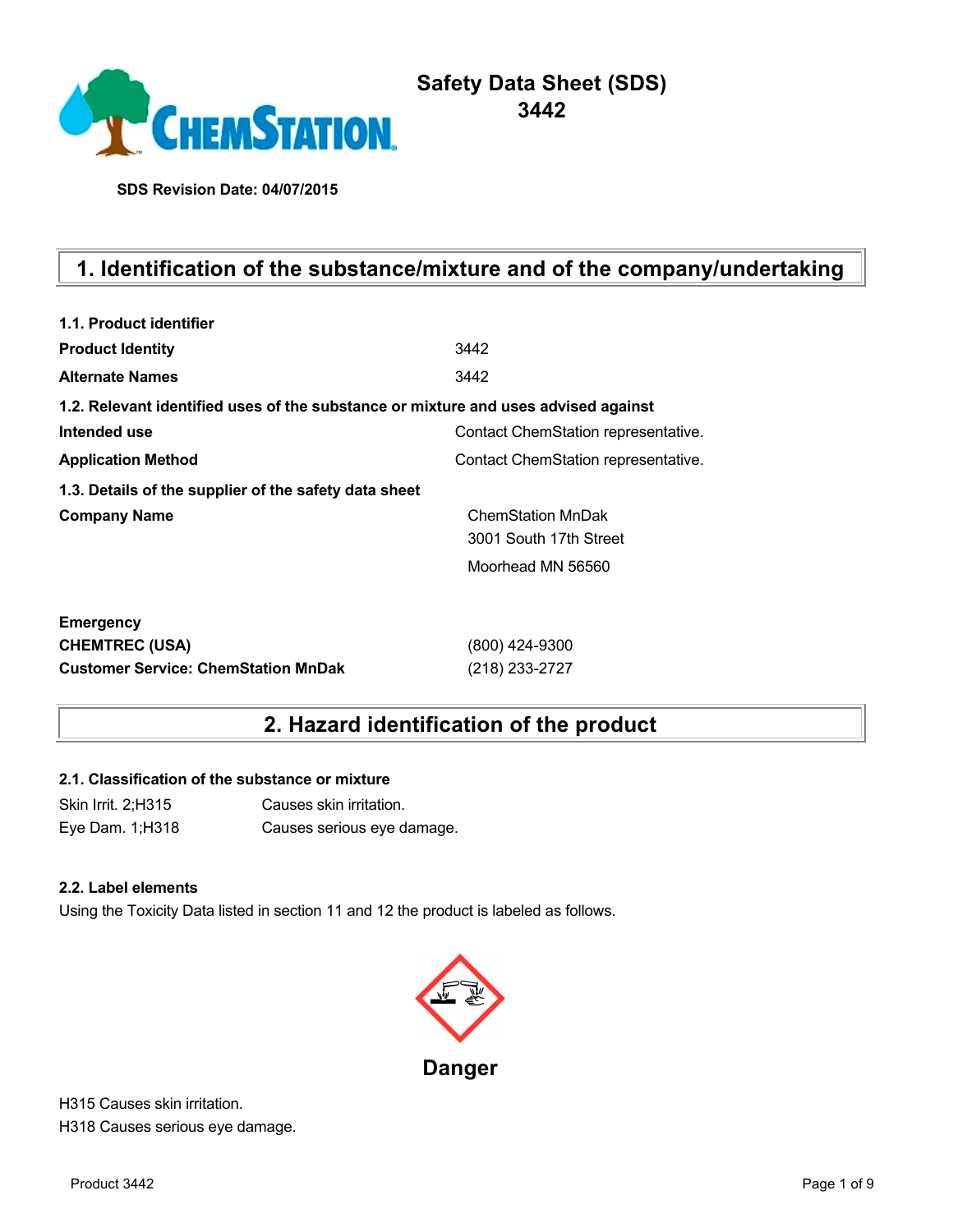### **[Prevention]:**

P264 Wash thoroughly after handling.

P280 Wear protective gloves / eye protection / face protection.

#### **[Response]:**

P302+352 IF ON SKIN: Wash with plenty of soap and water.

P305+351+338 IF IN EYES: Rinse continuously with water for several minutes. Remove contact lenses if present and easy to do - continue rinsing.

P310 Immediately call a POISON CENTER or doctor / physician.

P321 Specific treatment (see information on this label).

P362 Take off contaminated clothing and wash before reuse.

#### **[Storage]:**

No GHS storage statements

#### **[Disposal]:**

No GHS disposal statements

# **3. Composition/information on ingredients**

This product contains the following substances that present a hazard within the meaning of the relevant State and Federal Hazardous Substances regulations.

| <b>Ingredient/Chemical Designations</b>                      | Weight %   | <b>GHS Classification</b>                                         | <b>Notes</b> |
|--------------------------------------------------------------|------------|-------------------------------------------------------------------|--------------|
| Potassium hydroxide.<br>CAS Number: 0001310-58-3             | $1.0 - 10$ | Acute Tox. 4:H302<br>Skin Corr. 1A;H314                           | [1][2]       |
| <b>Sodium silicate</b><br><b>CAS Number:</b><br>0001344-09-8 | $1.0 - 10$ | Acute Tox. 4:H302<br>Skin Irrit. 2:H315<br><b>Eye Dam. 1;H318</b> | [1]          |
| Sodium hydroxide<br>CAS Number: 0001310-73-2                 | $1.0 - 10$ | Skin Corr. 1A:H314<br>Acute Tox. 4:H312                           | [1][2]       |

[1] Substance classified with a health or environmental hazard.

[2] Substance with a workplace exposure limit.

[3] PBT-substance or vPvB-substance.

\*The full texts of the phrases are shown in Section 16.

# **4. First aid measures**

#### **4.1. Description of first aid measures**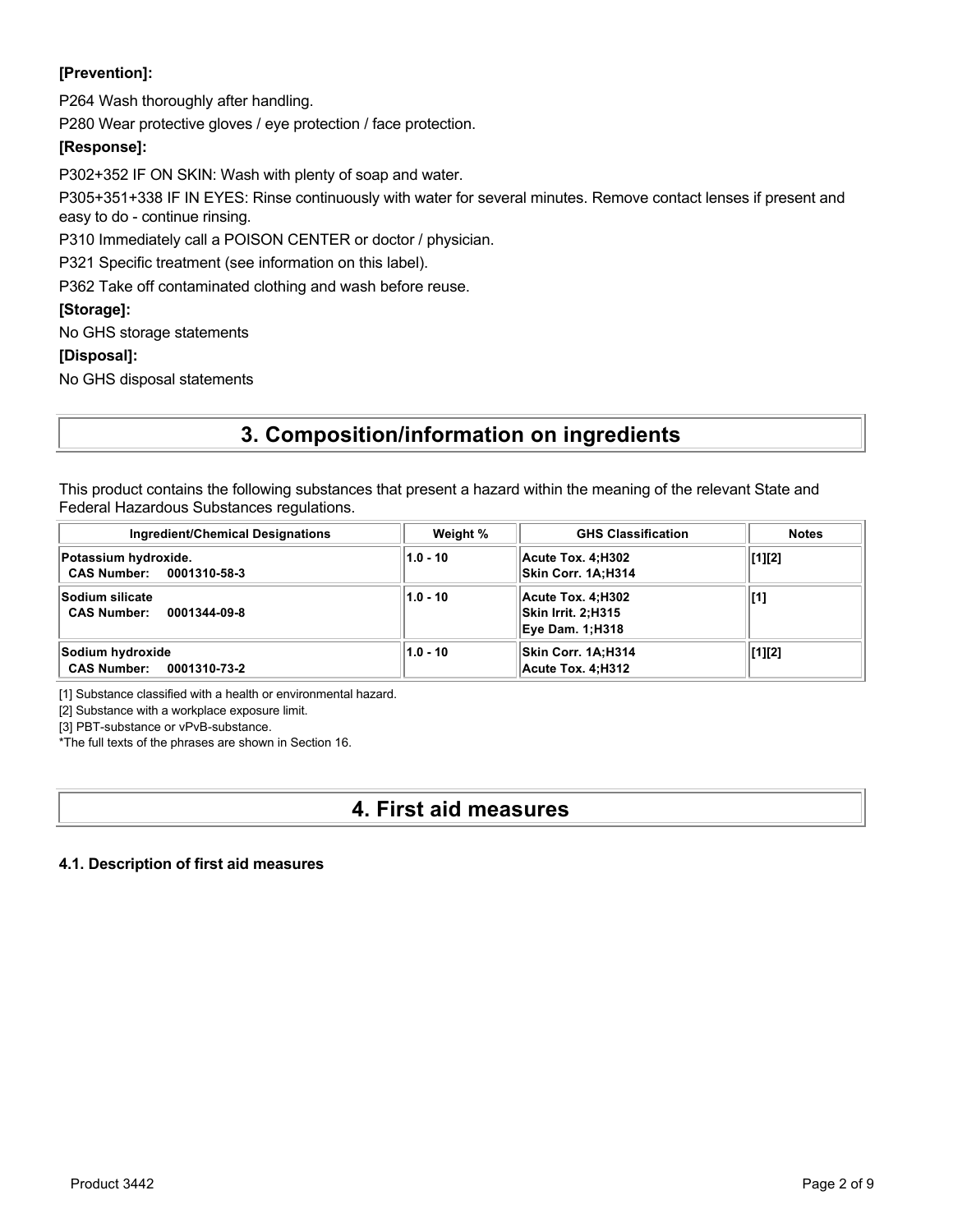| General           | Move victim to fresh air.<br>Call 911 or emergency medical service if deemed necessary.<br>Give artificial respiration if victim is not breathing.<br>Do not use mouth-to-mouth method if victim ingested or inhaled the substance; give artificial<br>respiration with the aid of a pocket mask equipped with a one-way valve or other proper<br>respiratory medical device.<br>Administer oxygen if breathing is difficult.<br>Remove and isolate contaminated clothing and shoes.<br>In case of contact with substance, immediately flush skin or eyes with running water for at<br>least 20 minutes.<br>For minor skin contact, avoid spreading material on unaffected skin.<br>Keep victim warm and quiet.<br>Effects of exposure (inhalation, ingestion or skin contact) to substance may be delayed.<br>Ensure that medical personnel are aware of the material(s) involved and take precautions to<br>protect themselves. |
|-------------------|-----------------------------------------------------------------------------------------------------------------------------------------------------------------------------------------------------------------------------------------------------------------------------------------------------------------------------------------------------------------------------------------------------------------------------------------------------------------------------------------------------------------------------------------------------------------------------------------------------------------------------------------------------------------------------------------------------------------------------------------------------------------------------------------------------------------------------------------------------------------------------------------------------------------------------------|
| <b>Inhalation</b> | Move victim to fresh air. Call emergency medical care. Apply artificial respiration if victim is<br>not breathing. Do not use mouth-to-mouth method if victim ingested or inhaled the<br>substance; induce artificial respiration with the aid of a pocket mask equipped with a one-way<br>valve or other proper respiratory medical device. Administer oxygen if breathing is difficult.                                                                                                                                                                                                                                                                                                                                                                                                                                                                                                                                         |
| <b>Eyes</b>       | Irrigate copiously with clean water for at least 15 minutes, holding the eyelids apart and seek<br>medical attention.                                                                                                                                                                                                                                                                                                                                                                                                                                                                                                                                                                                                                                                                                                                                                                                                             |
| <b>Skin</b>       | Remove contaminated clothing. Wash skin thoroughly with soap and water or use a<br>recognized skin cleanser.                                                                                                                                                                                                                                                                                                                                                                                                                                                                                                                                                                                                                                                                                                                                                                                                                      |
| Ingestion         | If swallowed obtain immediate medical attention. Keep at rest. Do NOT induce vomiting.                                                                                                                                                                                                                                                                                                                                                                                                                                                                                                                                                                                                                                                                                                                                                                                                                                            |
|                   | 4.2. Most important symptoms and effects, both acute and delayed                                                                                                                                                                                                                                                                                                                                                                                                                                                                                                                                                                                                                                                                                                                                                                                                                                                                  |
| <b>Overview</b>   | Effects of exposure (inhalation, ingestion or skin contact) to substance may be delayed. See<br>section 2 for further details.                                                                                                                                                                                                                                                                                                                                                                                                                                                                                                                                                                                                                                                                                                                                                                                                    |
| <b>Eyes</b>       | Causes serious eye damage.                                                                                                                                                                                                                                                                                                                                                                                                                                                                                                                                                                                                                                                                                                                                                                                                                                                                                                        |
| <b>Skin</b>       | Causes skin irritation.                                                                                                                                                                                                                                                                                                                                                                                                                                                                                                                                                                                                                                                                                                                                                                                                                                                                                                           |
|                   |                                                                                                                                                                                                                                                                                                                                                                                                                                                                                                                                                                                                                                                                                                                                                                                                                                                                                                                                   |

# **5. Fire-fighting measures**

### **5.1. Extinguishing media**

Recommended extinguishing media; alcohol resistant foam, CO<sub>2</sub>, powder, water spray. Do not use; water jet.

### **5.2. Special hazards arising from the substance or mixture**

Hazardous decomposition: Hydrogen chloride and chlorine. Chlorine gas rate of decomposition increases with the concentration with temperatures above 85 degrees F (30C).

#### **5.3. Advice for fire-fighters**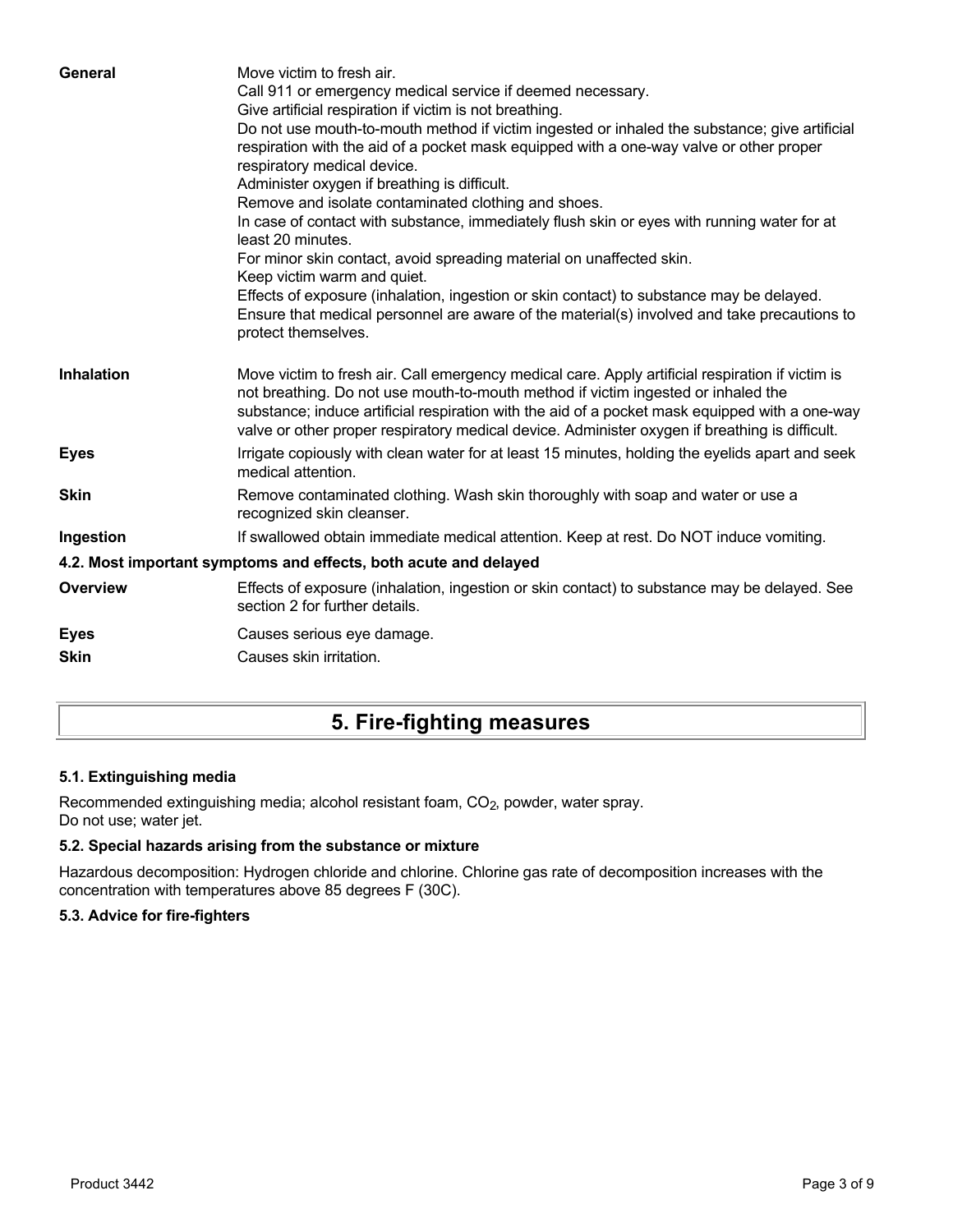Wear positive pressure self-contained breathing apparatus (SCBA).

Wear chemical protective clothing that is specifically recommended by the manufacturer. It may provide little or no thermal protection.

Non-combustible, substance itself does not burn but may decompose upon heating to produce corrosive and/or toxic fumes.

Some are oxidizers and may ignite combustibles (wood, paper, oil, clothing, etc.).

Contact with metals may evolve flammable hydrogen gas.

Containers may explode when heated.

**TOXIC**; inhalation, ingestion or skin contact with material may cause severe injury or death.

Contact with molten substance may cause severe burns to skin and eyes.

Avoid any skin contact.

Effects of contact or inhalation may be delayed.

Fire may produce irritating, corrosive and/or toxic gases.

Runoff from fire control or dilution water may be corrosive and/or toxic and cause pollution.

**ERG Guide No.** 154

### **6. Accidental release measures**

#### **6.1. Personal precautions, protective equipment and emergency procedures**

ELIMINATE all ignition sources (no smoking, flares, sparks or flames in immediate area).

Do not touch damaged containers or spilled material unless wearing appropriate protective clothing.

Stop leak if you can do it without risk.

Prevent entry into waterways, sewers, basements or confined areas.

Absorb or cover with dry earth, sand or other non-combustible material and transfer to containers.

DO NOT GET WATER INSIDE CONTAINERS.

#### **6.2. Environmental precautions**

Do not allow spills to enter drains or waterways.

Use good personal hygiene practices. Wash hands before eating, drinking, smoking or using toilet. Promptly remove soiled clothing and wash thoroughly before reuse.

#### **6.3. Methods and material for containment and cleaning up**

Keep unauthorized personnel away. Stay upwind. Keep out of low areas. Ventilate enclosed areas.

# **7. Handling and storage**

#### **7.1. Precautions for safe handling**

See section 2 for further details. - [Prevention]:

#### **7.2. Conditions for safe storage, including any incompatibilities**

Handle containers carefully to prevent damage and spillage.

Incompatible materials: Any acidic material, ammonia, urea, oxidizable materials and metals such as nickel, copper, tin, aluminum and iron.

See section 2 for further details. - [Storage]:

#### **7.3. Specific end use(s)**

#### No data available.

**8. Exposure controls and personal protection**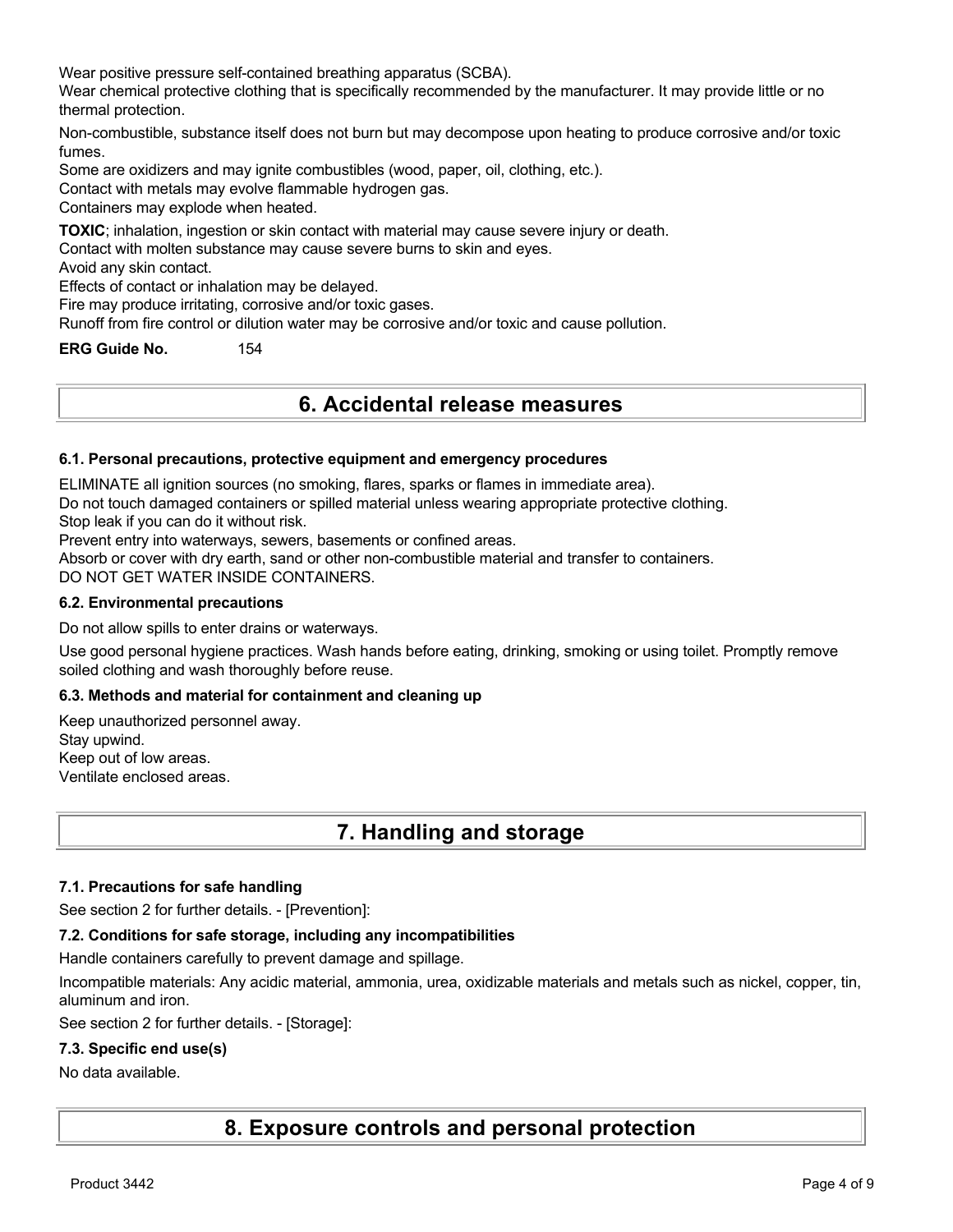### **8.1. Control parameters**

| CAS No.      | Ingredient           | <b>Source</b> | Value                |
|--------------|----------------------|---------------|----------------------|
| 0001310-58-3 | Potassium hydroxide. | <b>OSHA</b>   | No Established Limit |
|              |                      | ACGIH         | Ceiling: 2 mg/m3     |
|              |                      | <b>NIOSH</b>  | $C2$ mg/m3           |
|              |                      | Supplier      | No Established Limit |
| 0001310-73-2 | Sodium hydroxide     | <b>OSHA</b>   | TWA 2 mg/m3          |
|              |                      | ACGIH         | Ceiling: 2 mg/m3     |
|              |                      | <b>NIOSH</b>  | $C2$ mg/m3           |
|              |                      | Supplier      | No Established Limit |
| 0001344-09-8 | Sodium silicate      | <b>OSHA</b>   | No Established Limit |
|              |                      | ACGIH         | No Established Limit |
|              |                      | <b>NIOSH</b>  | No Established Limit |
|              |                      | Supplier      | No Established Limit |

**Exposure**

#### **Carcinogen Data**

| CAS No.      | Ingredient           | ∣Source∣    | Value                                                              |
|--------------|----------------------|-------------|--------------------------------------------------------------------|
| 0001310-58-3 | Potassium hydroxide. | <b>OSHA</b> | Select Carcinogen: No                                              |
|              |                      | <b>NTP</b>  | Known: No: Suspected: No                                           |
|              |                      | <b>IARC</b> | Group 1: No: Group 2a: No: Group 2b: No: Group 3: No: Group 4: No: |
| 0001310-73-2 | Sodium hydroxide     | <b>OSHA</b> | Select Carcinogen: No                                              |
|              |                      | <b>NTP</b>  | Known: No: Suspected: No                                           |
|              |                      | <b>IARC</b> | Group 1: No: Group 2a: No: Group 2b: No: Group 3: No: Group 4: No: |
| 0001344-09-8 | Sodium silicate      | OSHA        | Select Carcinogen: No                                              |
|              |                      | <b>NTP</b>  | Known: No: Suspected: No                                           |
|              |                      | <b>IARC</b> | Group 1: No: Group 2a: No: Group 2b: No: Group 3: No: Group 4: No: |

### **8.2. Exposure controls**

| <b>Respiratory</b>          | Use NIOSH/MSHA approved respirator, following manufacturer's recommendations when<br>concentrations exceed permissible exposure limits.                                                                                                                                                                                                |
|-----------------------------|----------------------------------------------------------------------------------------------------------------------------------------------------------------------------------------------------------------------------------------------------------------------------------------------------------------------------------------|
| <b>Eyes</b>                 | Wear safety glasses with side shields to protect the eyes. An eye wash station is suggested<br>as a good workplace practice.                                                                                                                                                                                                           |
| <b>Skin</b>                 | Chemical resistant clothing such as coveralls/apron boots should be worn. Chemical<br><b>Impervious Gloves</b>                                                                                                                                                                                                                         |
| <b>Engineering Controls</b> | Provide adequate ventilation. Where reasonably practicable this should be achieved by the<br>use of local exhaust ventilation and good general extraction. If these are not sufficient to<br>maintain concentrations of particulates and any vapor below occupational exposure limits<br>suitable respiratory protection must be worn. |
| <b>Other Work Practices</b> | Use good personal hygiene practices. Wash hands before eating, drinking, smoking or using<br>toilet. Promptly remove soiled clothing and wash thoroughly before reuse.                                                                                                                                                                 |

See section 2 for further details. - [Prevention]:

# **9. Physical and chemical properties**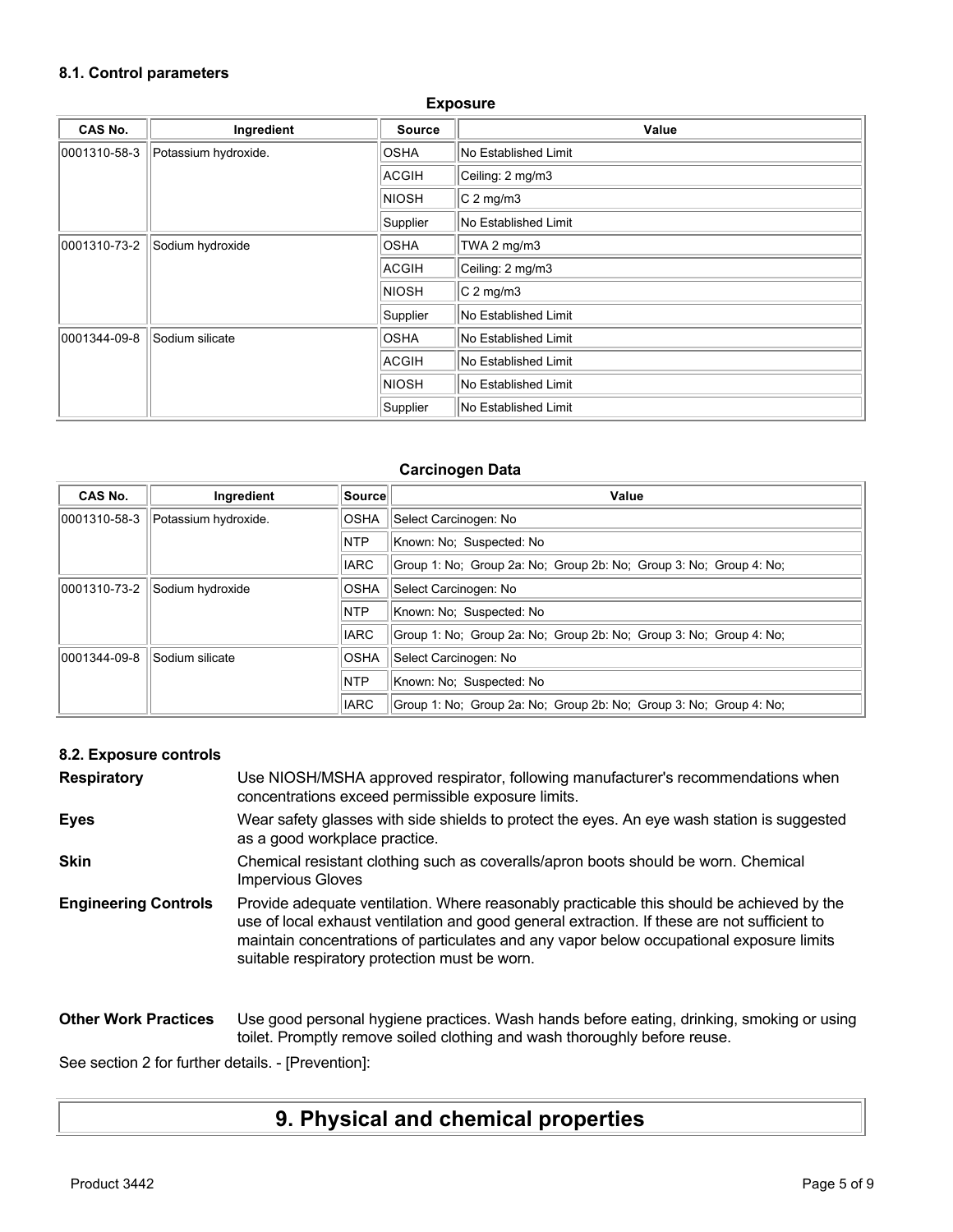| <b>Appearance</b>                                  | Light Clear liquid                         |
|----------------------------------------------------|--------------------------------------------|
| Odor                                               | Mild                                       |
| <b>Odor threshold</b>                              | Not Measured                               |
| рH                                                 | $12.6 - 14.0$                              |
| Melting point / freezing point                     | Not Measured                               |
| Initial boiling point and boiling range            | $>212$ deg F                               |
| <b>Flash Point</b>                                 | >200 degrees F PMCC (non-flammable)        |
| <b>Evaporation rate (Ether = 1)</b>                | 0.33                                       |
| <b>Flammability (solid, gas)</b>                   | Not Applicable                             |
| Upper/lower flammability or explosive<br>limits    | Lower Explosive Limit: Not Measured        |
|                                                    | <b>Upper Explosive Limit: Not Measured</b> |
|                                                    |                                            |
| Vapor pressure (Pa)                                | Not Determined                             |
| <b>Vapor Density</b>                               | Not Determined                             |
| <b>Specific Gravity</b>                            | $1.037 - 1.057$                            |
| <b>Solubility in Water</b>                         | Not Measured                               |
| Partition coefficient n-octanol/water (Log<br>Kow) | Not Measured                               |
| <b>Auto-ignition temperature</b>                   | Not Measured                               |
| <b>Decomposition temperature</b>                   | Not Measured                               |
| <b>Viscosity (cSt)</b>                             | Not Measured                               |
| Foaming                                            | Moderate                                   |
| 9.2. Other information                             |                                            |

# **10. Stability and reactivity**

#### **10.1. Reactivity**

Hazardous Polymerization will not occur.

#### **10.2. Chemical stability**

Stable under normal circumstances.

#### **10.3. Possibility of hazardous reactions**

No data available.

#### **10.4. Conditions to avoid**

No data available.

#### **10.5. Incompatible materials**

Any acidic material, ammonia, urea, oxidizable materials and metals such as nickel, copper, tin, aluminum and iron.

#### **10.6. Hazardous decomposition products**

Hydrogen chloride and chlorine. Chlorine gas rate of decomposition increases with the concentration with temperatures above 85 degrees F (30C).

# **11. Toxicological information**

#### **Acute toxicity**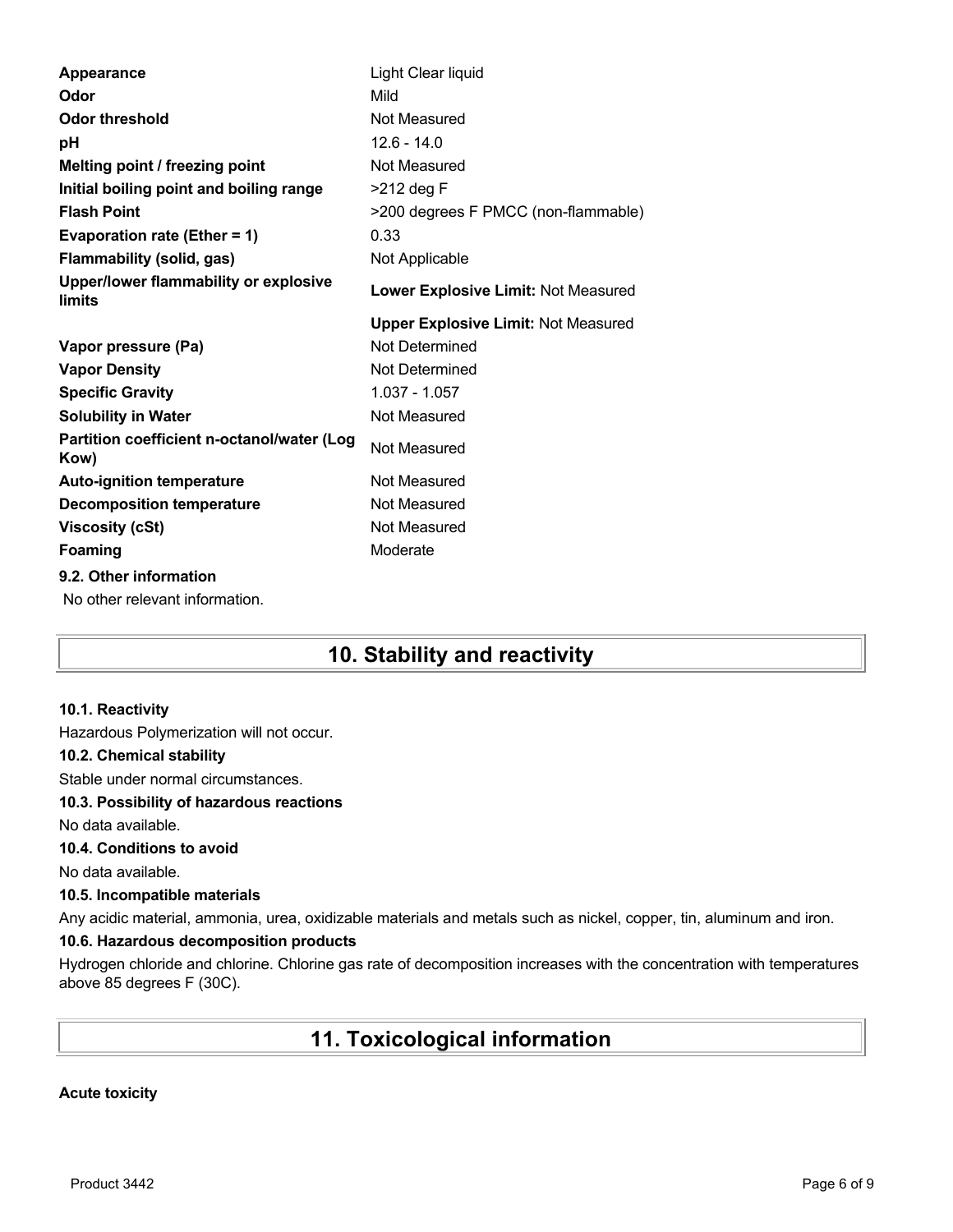| Ingredient                         | Oral LD50,<br>mg/kg                  | Skin LD50,<br>mg/kg                  | <b>Inhalation</b><br>Vapor LD50,<br>mg/L/4hr | <b>Inhalation</b><br>∣Dust/Mist LD50.∣<br>mg/L/4hr | <b>Inhalation</b><br>Gas LD50,<br>ppm |
|------------------------------------|--------------------------------------|--------------------------------------|----------------------------------------------|----------------------------------------------------|---------------------------------------|
| Potassium hydroxide. - (1310-58-3) | 365.00, Rat -<br>Category: 4         | No data<br>available                 | No data<br>available                         | No data available                                  | No data<br>available                  |
| Sodium silicate - (1344-09-8)      | >2,000.00, Rat -<br>Category: 5      | No data<br>available                 | No data<br>available                         | No data availablel                                 | No data<br>available                  |
| Sodium hydroxide - (1310-73-2)     | 6,600.00,<br>Mouse -<br>Category: NA | 1,350.00,<br>Rabbit -<br>Category: 4 | 600.00, Mouse<br>- Category: NA              | No data available                                  | No data<br>available                  |

Note: When no route specific LD50 data is available for an acute toxin, the converted acute toxicity point estimate was used in the calculation of the product's ATE (Acute Toxicity Estimate).

| <b>Classification</b>         | Category | <b>Hazard Description</b>  |
|-------------------------------|----------|----------------------------|
| Acute toxicity (oral)         |          | Not Applicable             |
| Acute toxicity (dermal)       |          | Not Applicable             |
| Acute toxicity (inhalation)   |          | Not Applicable             |
| Skin corrosion/irritation     | 2        | Causes skin irritation.    |
| Serious eye damage/irritation |          | Causes serious eye damage. |
| Respiratory sensitization     |          | Not Applicable             |
| Skin sensitization            |          | Not Applicable             |
| Germ cell mutagenicity        |          | Not Applicable             |
| Carcinogenicity               |          | Not Applicable             |
| Reproductive toxicity         |          | Not Applicable             |
| STOT-single exposure          |          | Not Applicable             |
| STOT-repeated exposure        |          | Not Applicable             |
| Aspiration hazard             |          | Not Applicable             |

# **12. Ecological information**

### **12.1. Toxicity**

No additional information provided for this product. See Section 3 for chemical specific data.

### **Aquatic Ecotoxicity**

| Ingredient                         | 96 hr LC50 fish,<br>mq/l       | 48 hr EC50 crustacea,<br>mq/l | ErC50 algae,<br>mq/l |
|------------------------------------|--------------------------------|-------------------------------|----------------------|
| Potassium hydroxide. - (1310-58-3) | Not Available                  | Not Available                 | Not Available        |
| Sodium silicate - (1344-09-8)      | 301.00, Lepomis<br>macrochirus | 216.00, Daphnia magna         | Not Available        |
| Sodium hydroxide - (1310-73-2)     | 196.00, Poecilia reticulata    | 40.38, Ceriodaphnia dubia     | Not Available        |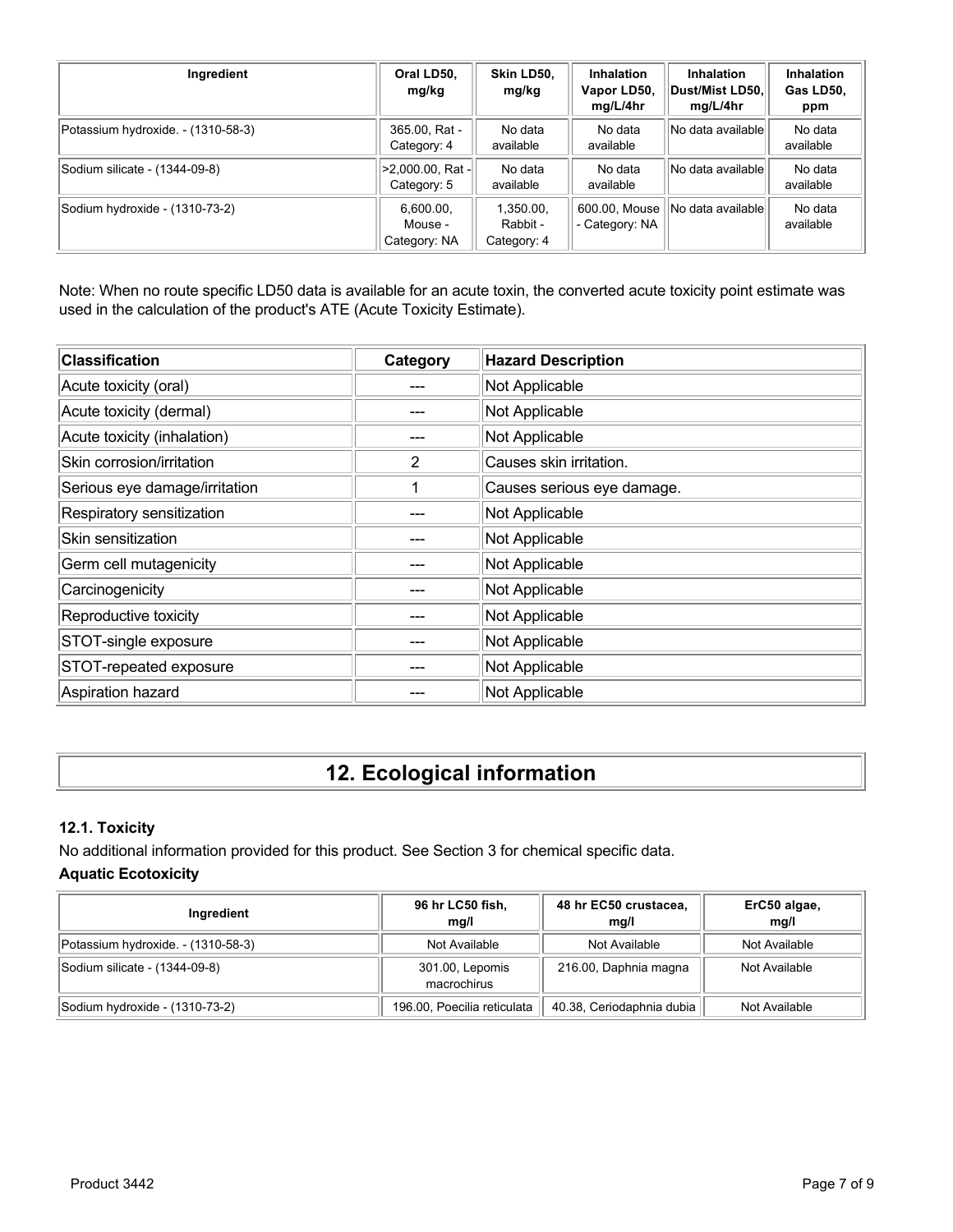#### **12.2. Persistence and degradability**

There is no data available on the preparation itself.

#### **12.3. Bioaccumulative potential**

Not Measured

**12.4. Mobility in soil**

No data available.

#### **12.5. Results of PBT and vPvB assessment**

This product contains no PBT/vPvB chemicals.

### **12.6. Other adverse effects**

No data available.

# **13. Disposal considerations**

#### **13.1. Waste treatment methods**

Observe all federal, state and local regulations when disposing of this substance.

### **14. Transport information**

| 14.1. UN number                  | NA1760                                            |
|----------------------------------|---------------------------------------------------|
| 14.2. UN proper shipping name    | Compound, Cleaning, Liquid, (Potassium Hydroxide) |
| 14.3. Transport hazard class(es) | 8                                                 |
| 14.4. Packing group              | Ш                                                 |

# **15. Regulatory information**

| <b>Regulatory Overview</b>                          | The regulatory data in Section 15 is not intended to be all-inclusive, only selected regulations<br>are represented. |
|-----------------------------------------------------|----------------------------------------------------------------------------------------------------------------------|
| <b>Toxic Substance</b><br><b>Control Act (TSCA)</b> | All components of this material are either listed or exempt from listing on the TSCA Inventory.                      |
| <b>WHMIS Classification</b>                         | $D2B$ F                                                                                                              |
| <b>US EPA Tier II Hazards</b>                       | Fire: No                                                                                                             |
|                                                     | <b>Cuddon Pologeo of Droceuro: No.</b>                                                                               |

**Sudden Release of Pressure:** No **Reactive:** No **Immediate (Acute):** Yes **Delayed (Chronic):** No

#### **EPCRA 311/312 Chemicals and RQs (lbs):**

Potassium hydroxide. ( 1,000.00)

Sodium hydroxide ( 1,000.00)

**EPCRA 302 Extremely Hazardous :** (No Product Ingredients Listed)

### **EPCRA 313 Toxic Chemicals:**

(No Product Ingredients Listed)

**Proposition 65 - Carcinogens (>0.0%):** (No Product Ingredients Listed)

#### **Proposition 65 - Developmental Toxins (>0.0%):** (No Product Ingredients Listed)

Product 3442 Page 8 of 9